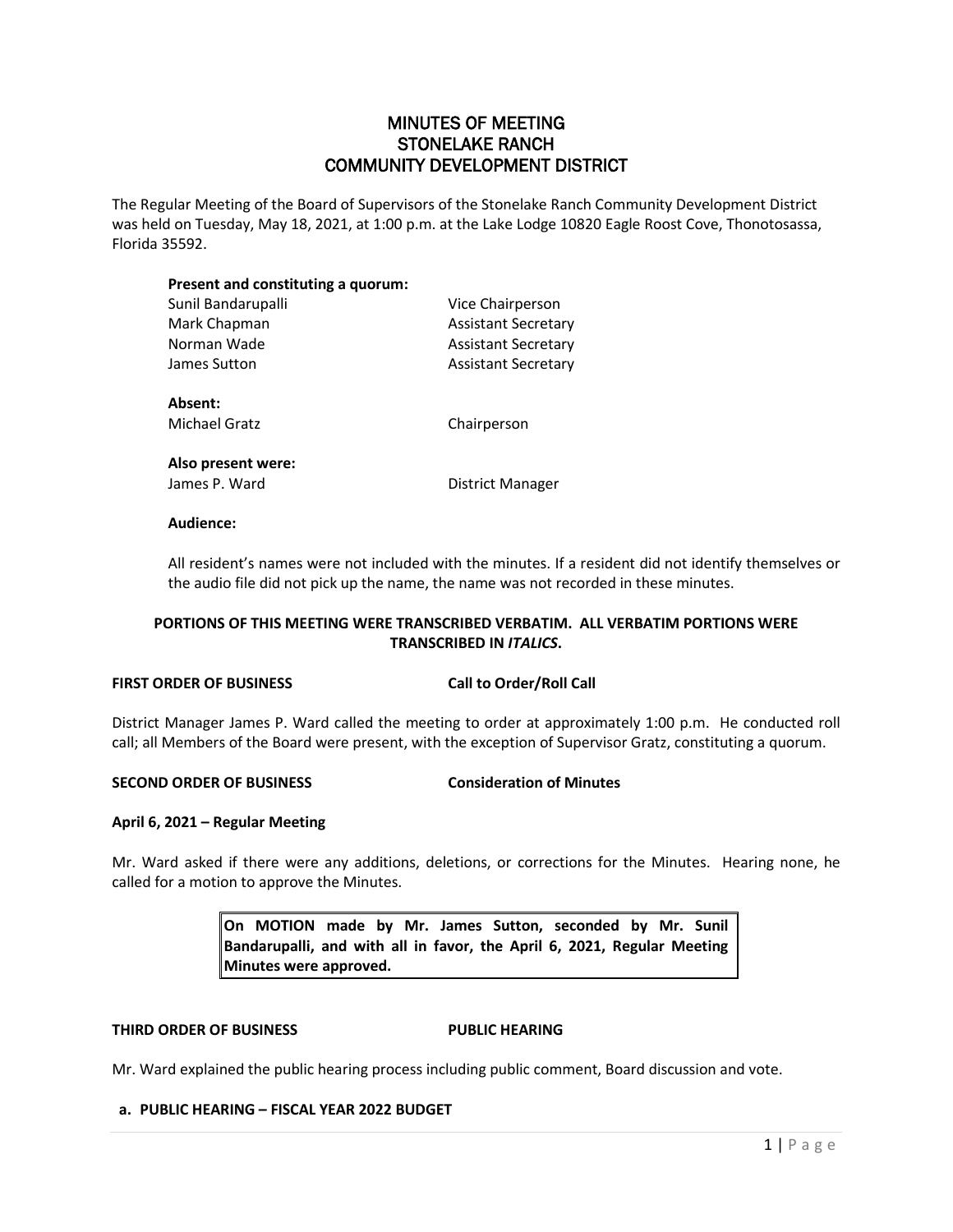## **I. Public Comment and Testimony**

Mr. Ward called for a motion to open the Public Hearing.

**On MOTION made by Mr. James Sutton, seconded by Mr. Mark Chapman, and with all in favor, the Public Hearing was opened.**

Mr. Ward asked if there were any public comments or questions with respect to the Fiscal Year 2022 Budget; hearing none, he called for a motion to close the public hearing.

**On MOTION made by Mr. James Sutton, seconded by Mr. Norman Wade, and with all in favor, the Public Hearing was closed.**

#### **II. Board Comment**

Mr. Ward asked if there were any Board comments or questions. He noted the operations assessment rate was \$313.29; it was \$301.76 the year prior. He noted the overall assessment was roughly the same for both the debt (capital) and operating assessment. There were no questions or comments.

## **III. Consideration of Resolution 2021-4 adopting the annual appropriation and Budget for Fiscal Year 2022**

Mr. Ward called for a motion for Resolution 2021-4.

**On MOTION made by Mr. James Sutton, seconded by Mr. Norman Wade, and with all in favor, Resolution 2021-4 was adopted, and the Chair was authorized to sign.** 

## **b. FISCAL YEAR 2022 IMPOSING SPECIAL ASSESSMENTS; ADOPTING AN ASSESSMENT ROLL AND APPROVING THE GENERAL FUND SPECIAL ASSESSMENT METHODOLOGY**

Mr. Ward indicated this public hearing was related to the imposition of the special assessments for the general fund, certification of an assessment roll, and approval of the special assessment methodology for the District.

## **I. Public Comment and Testimony**

Mr. Ward called for a motion to open the Public Hearing.

**On MOTION made by Mr. James Sutton, seconded by Mr. Sunil Bandarupalli, and with all in favor, the Public Hearing was opened.**

Mr. Ward asked if there were any public comments or questions; hearing none, he called for a motion to close the Public Hearing.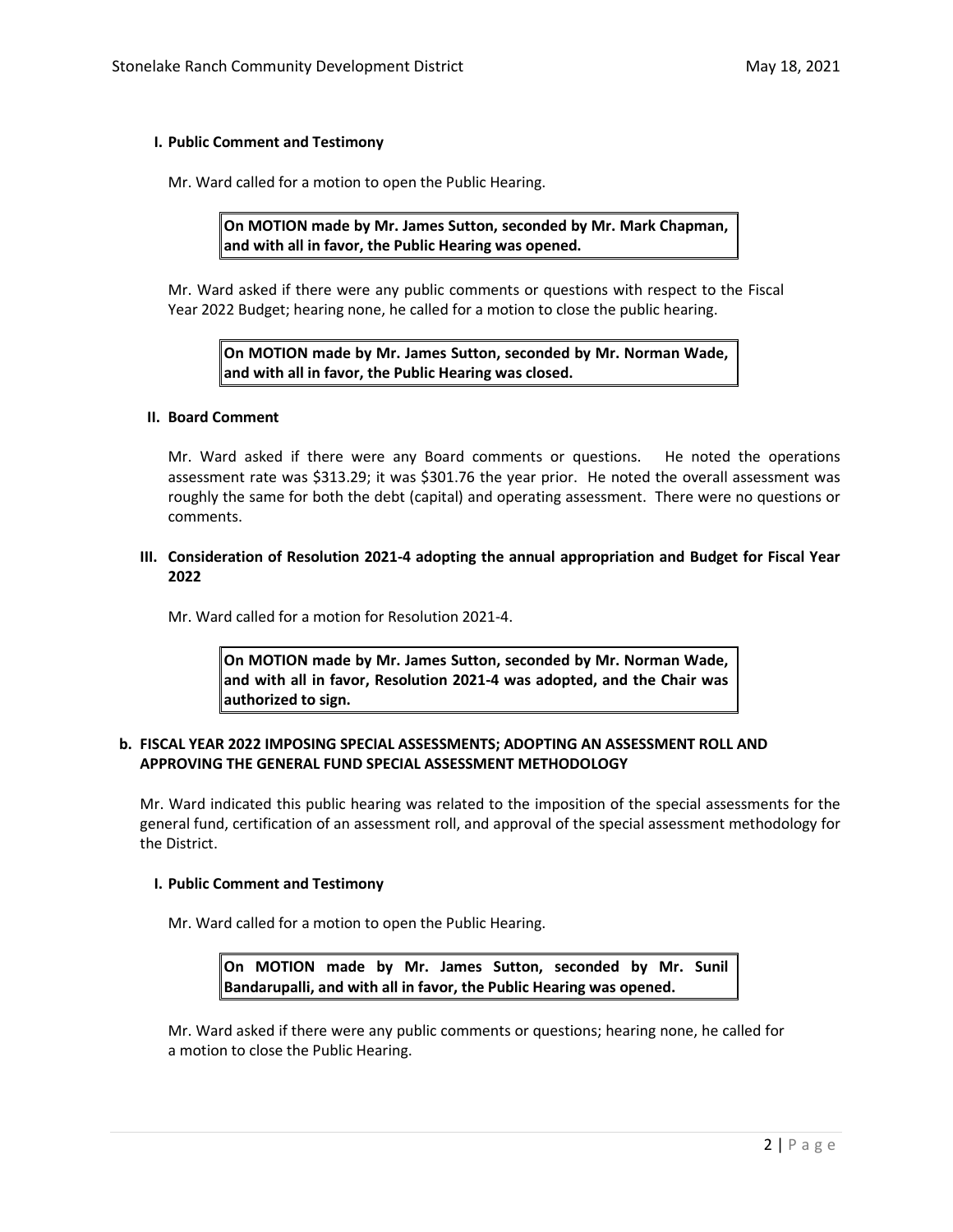**On MOTION made by Mr. James Sutton, seconded by Mr. Sunil Bandarupalli, and with all in favor, the Public Hearing was closed.**

#### **II. Board Comment**

Mr. Ward asked if there were any questions.

*Mr. Sutton: If someone pays off their CDD \$313.29 assessment (indecipherable).*

*Mr. Ward: Correct.* 

*Mr. Norman Wade: If somebody pays of their assessment, are the rest of us paying an equal share for the remaining debt out there also until those individual lots are paid off on that?* 

*Mr. Ward: There are two separate pots of money. The General Fund is 160 of you. You all pay \$313 a year, regardless. Those who have paid off their debt assessment do not have it. Those who have it still on their lot pay that extra \$1,700 dollars. There is a debt assigned to each individual lot; you can choose to either get rid of that, but no matter what you have, you still have a management fee.* 

*Mr. Chapman: So, that's what the letter was last year. It said what the management fee was and then you could pay off in advance your portion, and from that point forward you are done paying beyond the \$313.*

*Mr. Ward: The bond issue itself has a fixed term. The operating assessment goes on forever.* 

Discussion continued regarding the assessment rates, debt assessments, operating assessments, the debt assessment continuing until 2034 unless paid early; the operating assessment continuing indefinitely. (Portions of this discussion were inaudible.)

## **III. Consideration of Resolution 2021-5 imposing special assessments, adopting an assessment roll, and approving the general fund special assessment methodology**

Mr. Ward called for a motion for Resolution 2021-5.

**On MOTION made by Mr. James Sutton, seconded by Mr. Sunil Bandarupalli, and with all in favor, Resolution 2021-5 was adopted, and the Chair was authorized to sign.** 

**FOURTH ORDER OF BUSINESS Consideration of Resolution 2021-6**

## **Consideration of Resolution 2021-6 designating dates, time, and location for regular meeting of the Board of Supervisor's for Fiscal Year 2022**

Mr. Ward explained Meetings could be advertised once for the entire year. He stated the Stonelake Ranch CDD Meeting schedule included three meetings in Fiscal Year 2022: November 16, 2021, March 15, 2022, and May 17, 2022, at 1:00 p.m. at the Lake Lodge 10820 Eagle Roost Cove, Thonotosassa, Florida 35592.